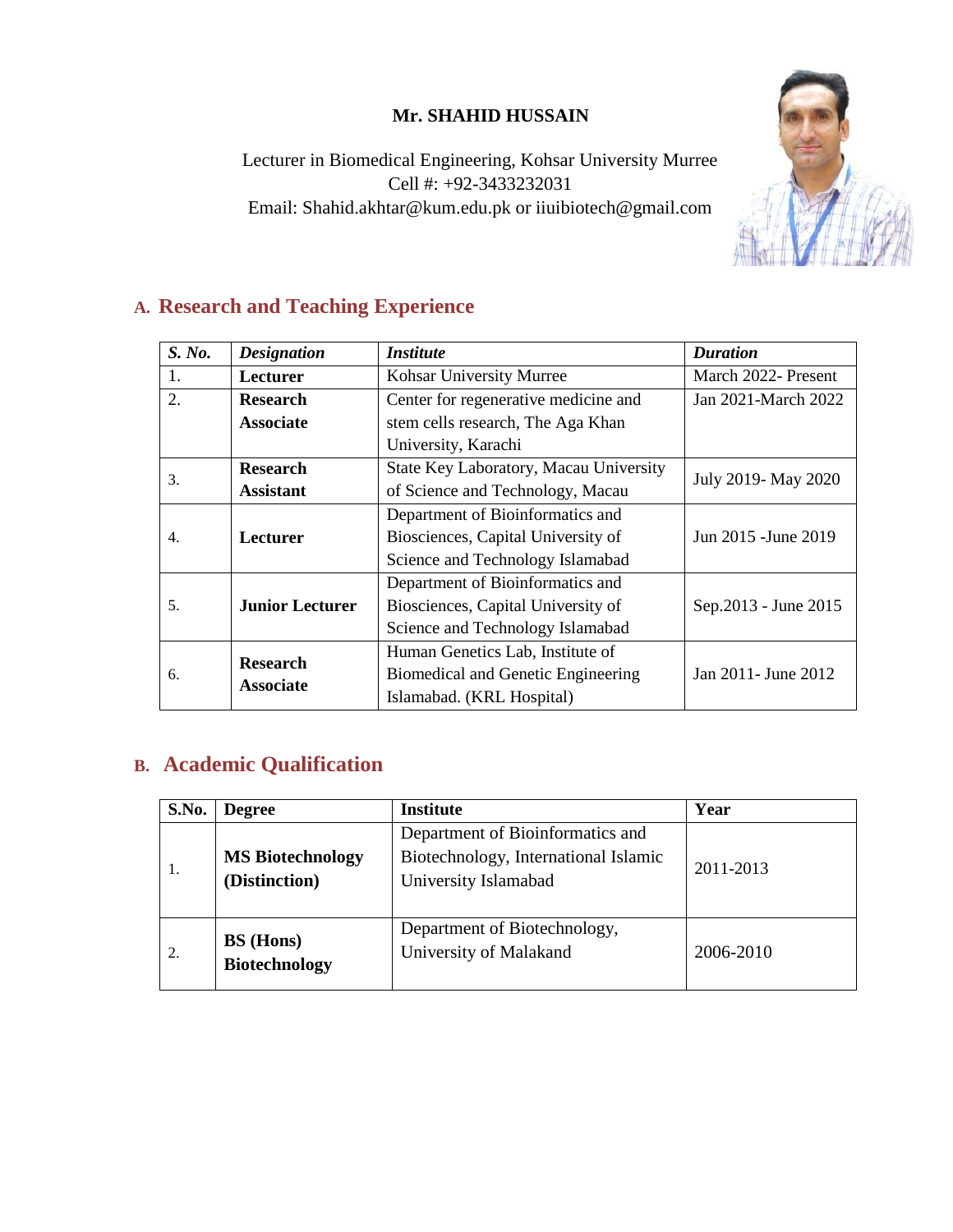#### **C. List of Journal Publications**

- 1. **Hussain, S.,** Fatima, A., Fan, X. X., & Malik, S. I. (2021). The Biological importance of cells secreted Exosomes. Pakistan Journal of Pharmaceutical Sciences, 34(6).
- 2. **Hussain, S.,** Bokhari, S. E. Z., Fan, X. X., & Iqbal, S. (2021). The role of exosomes derived miRNA in cancer 3. Journal of the Pakistan Medical Association, 1-16.
- 3. **Hussain, S.,** Xie, Y., Li, D. et al. Current strategies against COVID-19. Chin Med 15, 70 (2020).
- 4. **Hussain, S** and Khan, M. A. (2018). Fast spreading infection of hepatitis C in Northern Area of Pakistan. International Journal of Infectious Diseases, 73, 274.
- 5. **Hussain S**, Bano R, Khan MT and Khan MH (2015). Association of CYP17 -34T/C polymorphism with pancreatic cancer. Asian J Cancer Prev. 2016, 17 Spec No.: 71-5
- 6. **Hussain S,** Khattak JZK, Ismail M, Mansoor Q, Khan MH. (2018). Molecular characterization of deafness in Autosomal recessive pedigrees of Khyber Pakhtunkhwa Pakistan. PJPS.vol 31, issue 1, p51-56
- 7. **Hussain S**, Bakhtiar SFK and Khan MH, (2014). A Bayesian Meta-Analysis and Systematic Review on Global and Local Prevalence of Hepatitis B. IJSRM. Volume 3 Issue 12.
- 8. **Hussain S** (2014). Hepatitis B "A Global Burden". International Journal of Novel Research in Life Sciences. Vol. 1, Issue 1, pp: (31-37).
- 9. **Hussain S** (2014). A common genetic disorder "Deafness". Int J. of Novel Res in Life Sci, Vol. 1, Issue 1, pp:15-30,
- 10. **Hussain S,** Khan MH, Khan MT, Haseeb M, Zeb S. (2014). Association of GJB2 Gene mutation with non-syndromic autosomal recessive deafness in different population of the world. International Journal of Basic and Applied Sciences Vol 3, No 4, 521-526.
- 11. YJ Xie, WN Gao, QB Wu, XJ Yao, ZB Jiang, YW Wang, WJ Wang, W Li, **Hussain S** et al., (2020). [Chelidonine Selectively Inhibits the Growth of Gefitinib-resistant Non](about:blank)[small Cell Lung Cancer Cells through the EGFR-AMPK Pathway.](about:blank) Pharmacological Research. 104934
- 12. Munir A, **Hussain S**, Dilshad E. (2018). Silver nanoparticles conjugated with Neurotrophin 3 upregulate myelin gene transcription pathway. Journal of Theoretical Biology; 459: 111–118.
- 13. Ali, F., **Hussain, S.**, & Zhu, Y. Z. (2021). A therapeutic journey of potential drugs against COVID-19. Mini Reviews in Medicinal Chemistry.
- 14. Haseeb M and **Hussain S** (2015). Pharmacophore development for anti-lung cancer drugs. Asian J Cancer Prev. Vol 16, 8307- 8311
- 15. Khan MH, **Hussain S**, Bano R, Jamshed-ul-Hassan H and Aadil ur Rehman M. (2015). Association of most prevalent risk factors with lung cancer and their impact onsurvival length. Asian J Cancer Prev. 2016, 17 Spec No.: 65-70.
- 16. Zubair. A, **Hussain S.**, Ahmad S. F., Khan A. A., Jamil T., Qadir S. M., Lodhi A.F. and Khattak J. Z. K. (2012). Prevalence of Hepatitis B detected through RT PCR in Khyber Pakhtunkhwa. Afri.J.Micro.Res:Vol. 6(15), pp. 3631-3634.
- 17. Khan MT, Sikandar S,Khan MB, **Hussain S** (2014). Antimicrobial Activity of CitrusLemon against Food Borne Pathogens. Pak J of Clin and Biomed Res. Issue 1; vol.2: p33-37.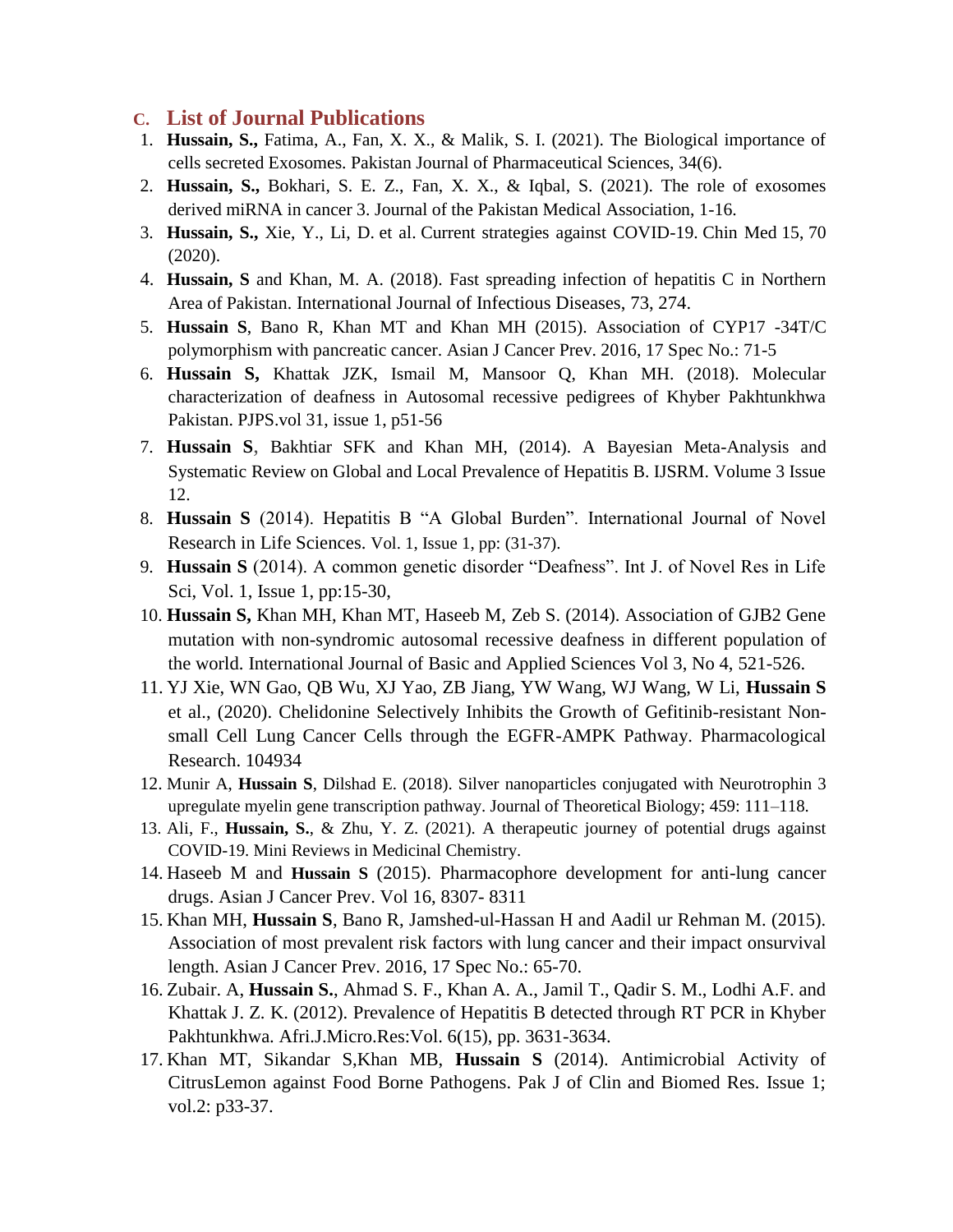- 18. Fatima A, Khan MT, Orakzai MB, **Hussain S** (2014). Study of Antimicrobial Activity of Garlic Extracts against Foodborne Pathogens and its Comparison with Garlic Oil and Different Antibiotics. Pak J of Clin and Biomed Res. Issue 1; vol.2: p27-32. 2)
- 19. Usman F, Ahmad B, **Hussain S** (2014). Institutional Based Prevalence of Ischemic Heart Disease in Khyber Pakhtunkhwa Pakistan. Journal of Rashid Latif Medical College, vol 3 no.1. 31-35.
- 20. Zeb S, Rehman S, Khan MS, Fazal S, **Hussain S.** Parkinson's Disease Mechanisms, and its Treatment. Journal of Rashid Latif Medical College, VOL .3 NO.1. 49-53.
- 21. Tariq AU, Khan MH, **Hussain S,** Bano R, Navid A (2015). In Silico Characterization of Genetic Alterations Associated with Mal De Meleda. International Journal of Sciences: Basic and Applied Research, Volume 19, No 2, pp 65-76.
- 22. Bilal M, Khan MT, **Hussain S**, Zeb MT and Hussain M (2015). Antimicrobial Activity of Ethanol and Ethyl Acetate Extracts of Roots Adiantum Capillus Veneris. Journal of Rashid Latif Medical College. Vol 4 Issue 1. p39- 44.
- 23. Ahmad SF, Anwar Z, **Hussain S**, Jehangir M, Jehangir I, Jamal A, Khattak JZ, Khan A (2016). A detailed report on a specific area-based prevalence and diagnostic methods of hepatitis C in Khyber Pakhtunkhwa, Pakistan. Molecular and Biochemical Diagnosis (MBD) Vol 2, No 1, 51-64
- 24. Azam S, Munir A, Khan MS, Fazal S, Mehmood A, Ali S and **Hussain S** (2017) In-Silico Identification of Novel Resistant Genes for Fungal Pathogen Fusarium oxysporum f. sp. cubense Race 4: Causative Agent of Banana Vascular Wilt Disease. J Plant Biochem Physiol 5: 175. doi:10.4173/2329-9029.100017

#### **D. Conferences/Meetings publications**

- 1. **Hussain S,** Malik SI, Jun C, Fan X. The future of exosomes in diagnostic biomarkers and a tool for drug delivery system in cancer. The 6th Annual Meeting of the Specialty Committee on Immunology of Traditional Chinese Medicine.15-17 November 2019·Tianjin·China.
- 2. **Hussain S**, Mansoor Q, Khattak J.Z.K and Ismail M 2012. Molecular characterization of congenital deafness in Autosomal recessive pedigrees of Khyber Pakhtunkhwa Pakistan. Pakistan Journal of Physiology; 8 (suppl) O-Gene-09.
- 3. Fan X, Elaine EL, Xie Y, **Hussain S,** Liu L. Oncogenic protein kinase C signaling promotes tumor immune escaping by enhancing PD-L1. The 6th Annual Meeting of the Specialty Committee on Immunology of Traditional Chinese Medicine.15-17 November 2019·Tianjin·China.
- 4. Jun C, **Hussain S,** Elaine EL, Fan X. Sanguinarine ameliorates rheumatoid arthritis in rats through enhancing ROS induced cell apoptosis. The 6th Annual Meeting of the Specialty Committee on Immunology of Traditional Chinese Medicine.15-17 November 2019·Tianjin·China.
- 5. Khan MT, Bilal M, **Hussain S** and Rashid H (2014). Evaluation of PD50 for Foot & Mouth Disease Serotype "A" Oil Based Vaccine in Guinea Pigs and Bioinformatics Analysis of VP1 Protein of FMDV. 2nd conference on emerging trends in Bioinformatics: M.A.J.U Islamabad. P-15.
- 6. Aziz SE, Fazal S, **Hussain S** and Rashid H (2014). Detection of relationship between breast cancer and ovarian cancer through network analysis. 2nd conference on emerging trends in Bioinformatics: M.A.J.U Islamabad. P-19.
- 7. Khaliq NA, **Hussain S** and Rashid H (2014). Association of RS2243250 C-589 T single nucleotide polymorphism with Asthama. 2nd conference on emerging trends in Bioinformatics: M.A.J.U Islamabad. P-30.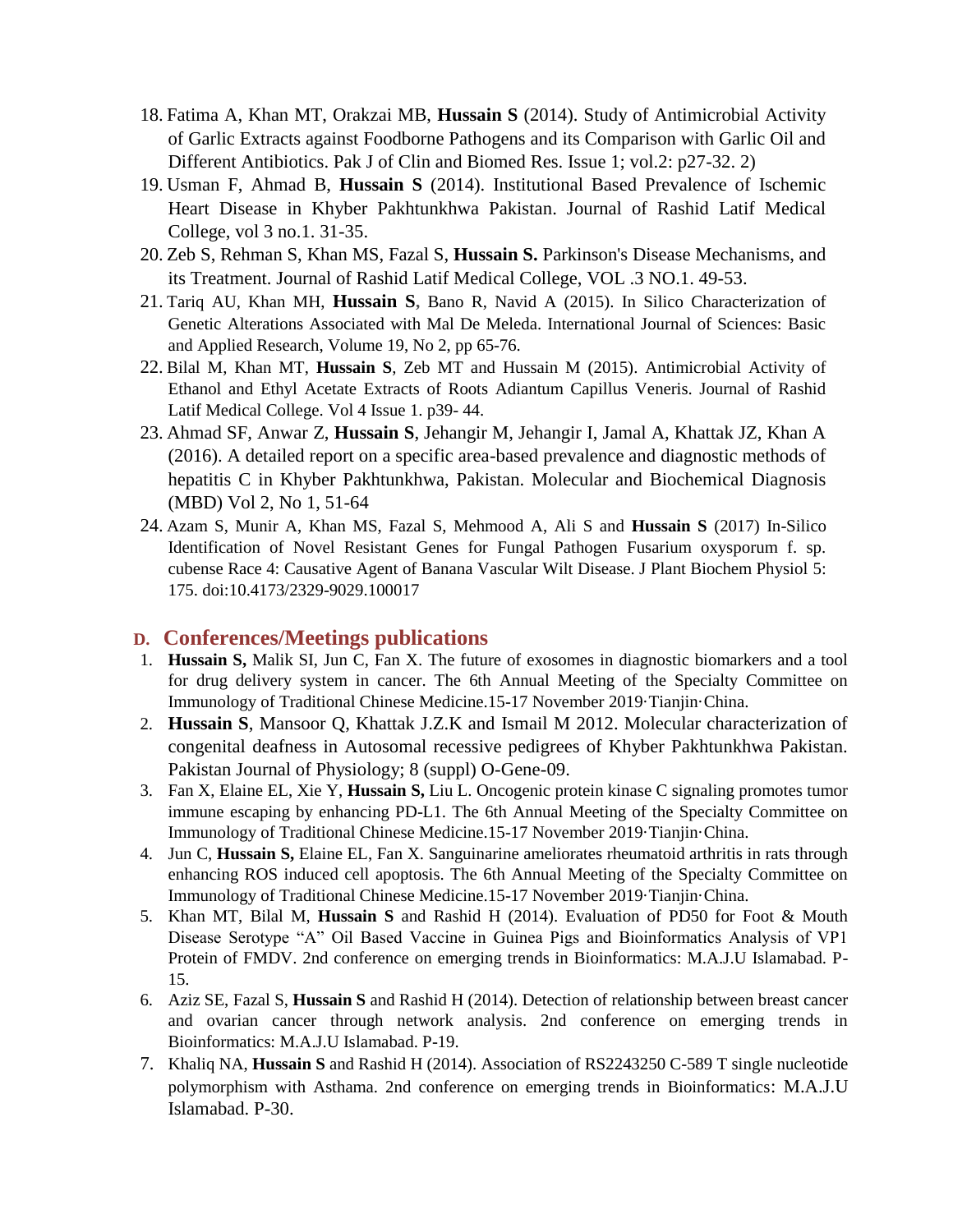## **E. Honors & Achievements**

- 1. Distinction in Master degree
- 2. MS Fellowship in MS Degree. Pakistan science foundation 2012
- 3. Honor of best research student award by institute of Biomedical and Genetic engineering Islamabad
- 4. Senior joint sectary of B.E.S.T (Biotechnological Eclectic & Sagacious Tracers) Society in University of Malakand
- 5. Vice President of B.D.S (Blood Donating Society) University of Malakand
- 6. Member of Literary Society University of Malakand

### **F. Research Interest**

- 1. Cancer Biology
- 2. Genetics
- 3. Molecular Biology
- 4. Exosomes Biology
- 5. Stem Cells Research

## **G. Laboratory Skills**

- Isolation of Cancer/Stem cells secreted exosomes.
- Downstream applications of Exosomes
- Use of Exosomes as Biomarkers
- Tissue culture
- DNA/RNA/Protein Extraction from Biological samples
- Real Time Quantitative PCR
- Western Blotting
- Ultracentrifugation
- Animal Models Handling and Treatment for Experiments
- Gel Electrophoresis Techniques
- Handling/Management of Lab Equipment and Chemicals catalogues
- Basics in Bio printer

## **H. Ongoing and conducted Research Projects**

- Role of Cancer stem cells derived exosomes in biological mechanisms.
- Effects of exosomes on T-Cell's proliferation in tumor microenvironment
- Genetic diagnosis of families with congenital deafness.
- Molecular characterization of hypertriglyceridemia.
- Molecular study of Hepatitis B Virus.

# **I. Scientific Events participated/ organized.**

- 1. **Organizer** of 5th conference on emerging trends in Bioinformatics and Computational Biology, Capital University of science and technology Islamabad (2017).
- 2. **Organizer** of 7th One Day Workshop on the Significance of Bioinformatics in Life Sciences May 07, 2016.
- 3. **Session chair** at the 8th APOCP Conference on cancer held at Tehran Iran 1-3 November 2015.
- 4. **Oral Presenter** at the 8th APOCP Conference on cancer held at Tehran Iran 1-3 November 2015.